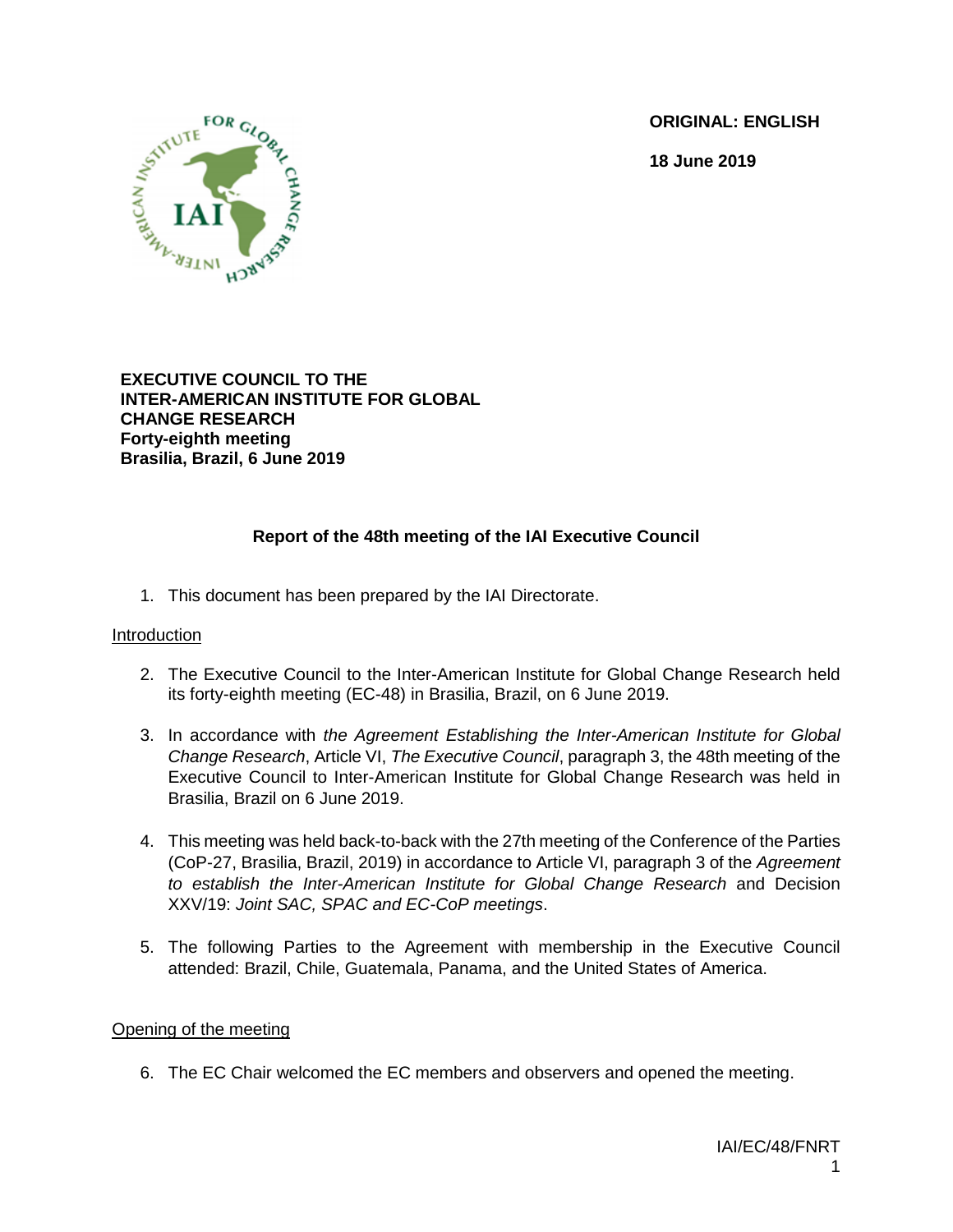# Agenda item 1: Approval of the agenda

- 7. The Chair invited members of the Executive Council to approve the agenda.
- 8. The agenda was approved by consensus.

# Agenda item 2: Approval of the Decisions of EC-47

- 9. The Chair invited members to review the Decisions adopted at the forty-seventh meeting of the Executive Council.
- 10. The Chair commented that the CoP-27 approved all of the Decisions, with minimal revisions.

Agenda item 3: Review of CoP-27 items for action by the EC and implementation strategies for Decisions from EC-47 and CoP-27

- 11. Agenda item 3 was opened to the floor by the Chair who requested members to review CoP-27 Decisions and to discussion implementation strategies.
- 12. Comments were made by the United States and the IAI Executive Director.
- 13. The IAI Executive Director stated that the actions should be reviewed mid-way through the intersessional period.
- 14. The United States suggested that the second EC meeting could be held as a one-hour teleconference.
- 15. The Executive Director will explore that option.

# Agenda item 4: Other decisions arising

16. The EC Chair invited members to discuss other Decisions or issues that may require attention by the Executive Council.

# Agenda item 5: Future meetings and venues

17. The Chair invited Parties to host the twenty-eighth meeting of the Conference of the Parties (CoP-28) and informed participants that the 49th and 50th meetings of the Executive Council will be held back-to-back with  $CoP-28$ , unless the  $50<sup>th</sup>$  meeting is held in the middle of the next intersessional period as mentioned above.